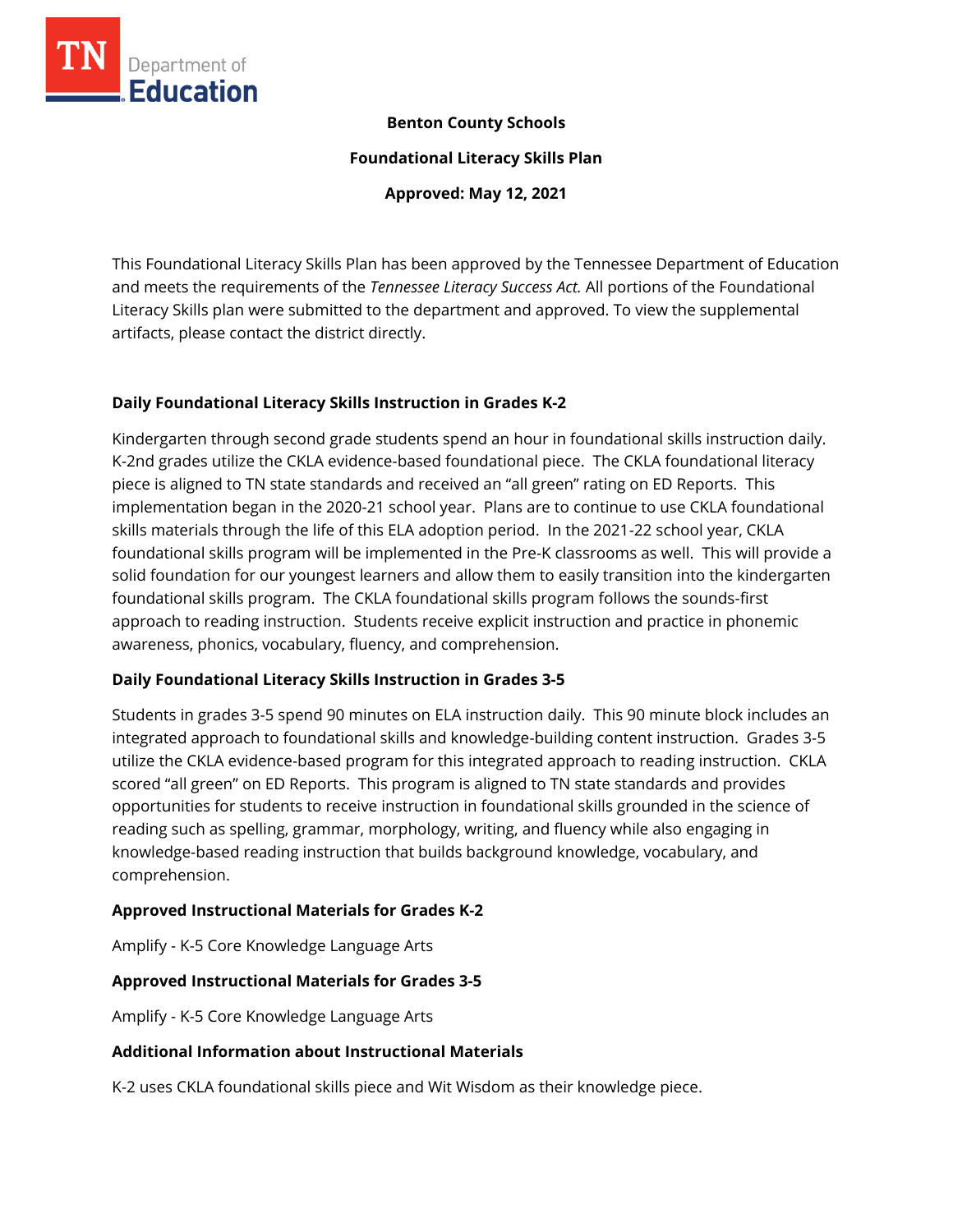Department of **Education** 

# **Universal Reading Screener for Grades K-5. This screener complies with RTI<sup>2</sup>and Say Dyslexia requirements.**

aimswebPlus

#### **Intervention Structure and Supports**

Benton County has specific procedures and protocols that are reviewed and distributed annually by the district RTI2 coordinator and school level RTI2 coordinators. The district RTI2 team meets a minimum of 5 times per year and consists of the district RTI2 coordinator and school level RTI2 coordinators. The district team also consults with the SPED and ESL supervisors. The district team participates in ongoing collaboration and training and redelivers to administrators and at school staff meetings. In addition, the district RTI2 coordinator keeps school administrators abreast of current information, improvement, and goals at district leadership meetings. Benton County also consults with the Northwest Core coordinator.

A nationally normed, skills-based universal screener (Aimsweb) is used 3 times per year at the beginning, middle, and end of the school year. The screener can be administered to students in prekindergarten. Students identified as at-risk are administered survey level and/or diagnostic assessments to determine levels and specific deficits to best assign small group intervention. Both the universal screener and progress monitoring tools are utilized for RTI2 in the following areas of skill deficit: Basic Reading, Reading Fluency, Reading Comprehension, Written Expression, Math Calculation, Math Reasoning/Problem Solving, and Characteristics of Dyslexia. The Rapid Naming test is used as an additional screener to meet the requirements of the "Say Dyslexia" law. Our district uses research-based programs for interventions for students with characteristics of dyslexia (Wilson, Fundations by Wilson, and Spire). The district data coach supports the school level RTI2 coordinators and data teams in analyzing benchmark data. All elementary schools have data teams that monitor data and meet at 4 ½ week intervals to review progress and adjust programming based on student needs.

Students identified as at-risk receive 30-45 minutes of intervention daily during a grade level time in the master schedule just for RTI. Small group intervention is specific to the area of student need. Daily logs are kept by each interventionist. Administrators and the district RTI2 coordinator conduct fidelity checks to ensure Tier implementation is aligned with district protocol and monitoring requirements.

## **Parent Notification Plan/Home Literacy Reports**

Parents of students in grades K-5 are notified that their child has scored "at-risk" for a significant reading deficiency (scoring in the 0-25th percentile) immediately following the completion of the fall universal screener. Scores are communicated to parents in parent-friendly language that includes information about small group instruction that will directly align with their child's skill deficits and that research-based materials to address these deficits will be used.

Parents are notified of their child's progress, or lack of progress, after the 4 ½ week data team review. Any changes being made due to lack of sufficient progress as shown by progress monitoring